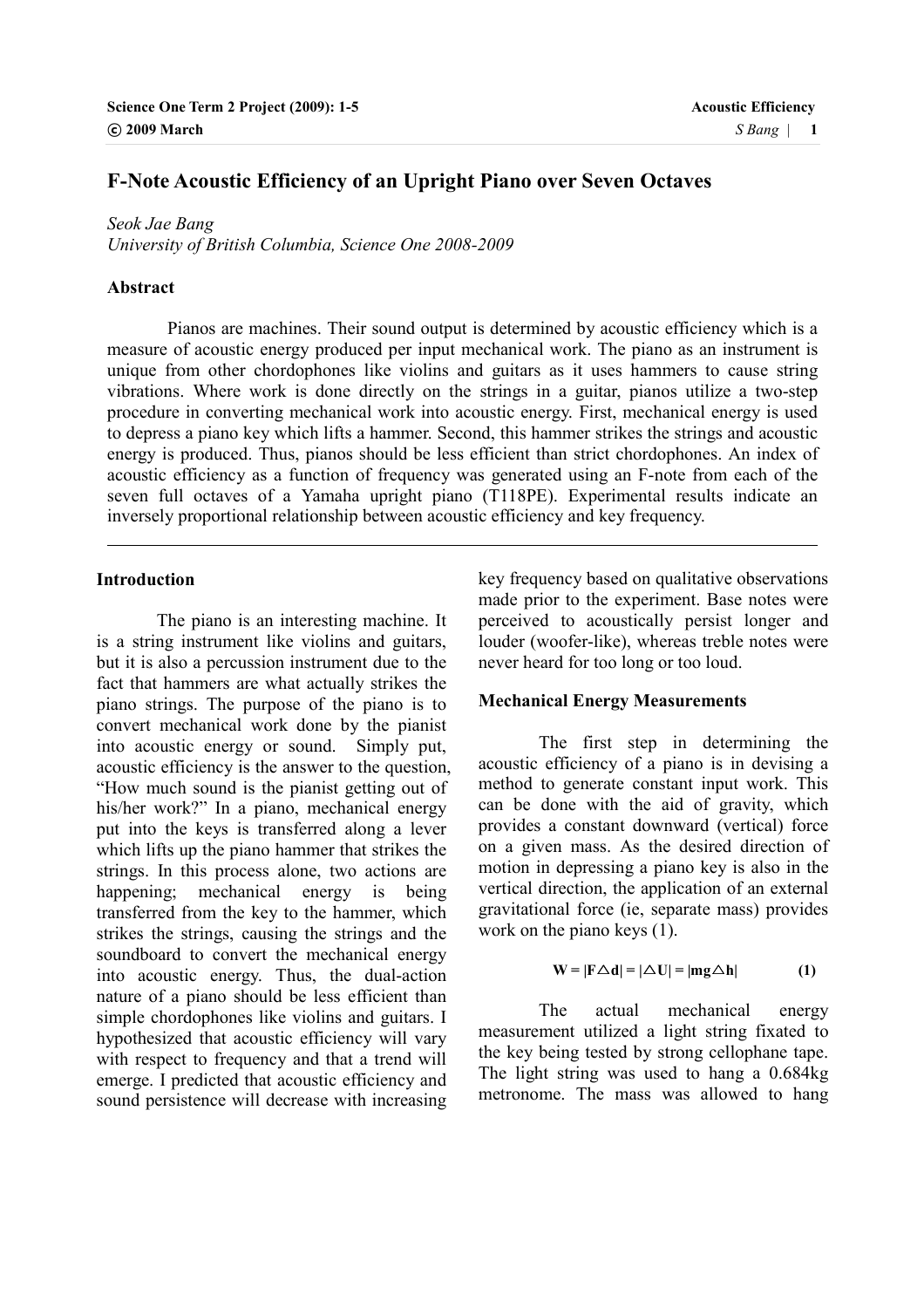freely, which caused a complete depression of the key being tested (1.1cm below its resting height) (fig. 1). To generate a sound, the key was lifted to its rest height manually and let go, falling as a result of the constant force imparted by gravity on the metronome. This mechanism was used throughout the experiment to produce a constant mechanical work input.



#### **Acoustic Energy Measurements**

 Measuring acoustic energy presents many challenges; first, it is virtually impossible to directly measure the acoustic power output from an analog musical instrument like the piano. Only intensity measurements are possible. But due to the piano's large size, it cannot be approximated as a point source even in fairly large spaces. Second, sound waves tend to sustain in closed spaces in the form of reverberations and standing waves. These two phenomena tend to reinforce acoustic intensity at regions near the surfaces of the room/space as the weakened transverse sound waves reflect back before decaying to negligible intensities. As a result, acoustic intensity inside a closed space does not adhere to the inverse square law. Thus, it is usually not surprising to find an almost constant magnitude of acoustic intensity at all points in a room. Nonetheless, a satisfactory range of possible acoustic energy values were derived by assuming the surface area of the acoustic power spread to be that of the surface area of the enclosed space or room. This approximation worked on the assumption

that since the true acoustic power output from the piano is a constant value, acoustic intensity measurements in a larger room with a larger surface area, as opposed to a smaller room with a smaller surface area, would be consistently lower at every point in space enclosed by the room. The critical assumption made was that for enclosed rooms that are not too large (ex. 15m x 15m x 4m) acoustic intensity levels decrease linearly with the increase in surface area. Thus, this assumption simplified the acoustic power spread by asserting that the acoustic power produced by the piano was spread out evenly over the surface area of the enclosing room itself.

The measurements were conducted on an upright Yamaha piano, model T118PE in the recreation wing of Vancouver Coastal Health's George Pearson Centre. An enclosed space, the room had an approximately square floor and ceiling (15m x 15m) with rectangular walls (15m x 4m). The piano was placed in the middle of the room to obtain an even intraspatial acoustic power spread. Actual measurements were done at 6m from the piano, directly in the line of sight of the piano player. Instantaneous acoustic intensity values displayed on a decibel meter were recorded using a video camera. F notes from each of the 7 complete octaves were tested, namely F1 to F7. Each F-note tested consisted of 4 to 5 strokes of the piano key itself, repeated as data replicates to increase precision. By analyzing the footages, the refresh rate of the decibel meter was determined to be  $1/15<sup>th</sup>$  of a second. In particular, the acoustic intensity produced by the F5 note was recorded at 3m, 6m, and 8m from the piano (in the line of sight of the piano player) to determine the model of acoustic intensity decay in the room.

In order to obtain values of acoustic energy, acoustic intensity values were plotted against time. According to the physical definition of intensity, it is equal to power per surface area, thus no acoustics -specific equations were necessary in calculating acoustic energy output. The actual steps taken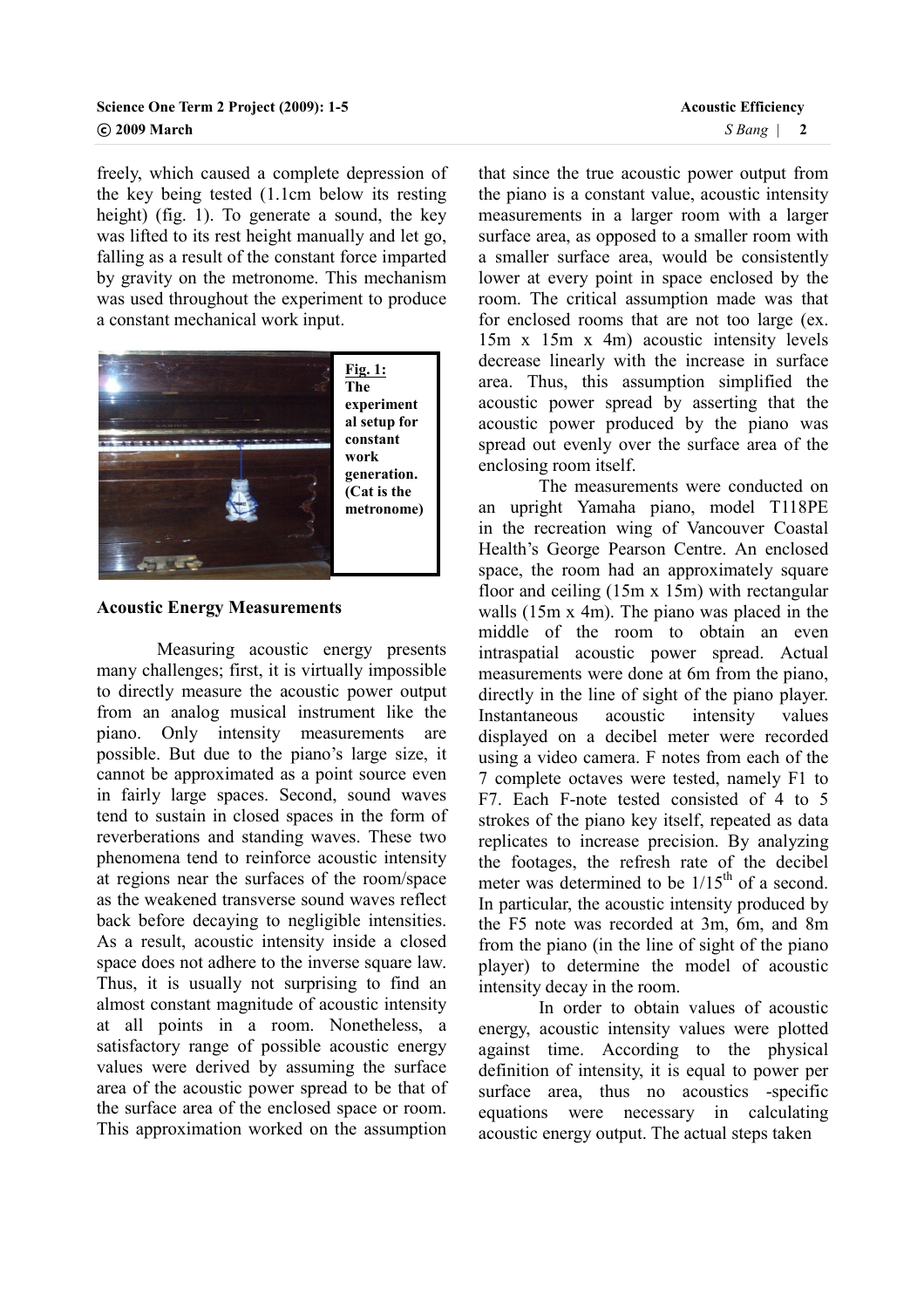

**Fig. X: For acoustic intensity decay visualization, (no numerical significance). No single model fits the whole ). curve for a given frequency.** 

involved first decomposing the intensity definition into intensity equaling energy per area and time, thus, enabling the integral of acoustic intensity with respect to time to account for the acoustic energy per time involved first decomposing the intensity<br>definition into intensity equaling energy per<br>area and time, thus, enabling the integral of<br>account for the accoustic energy per time<br>component of equation (2). Since the projected surface area (of the room) was constant throughout data acquisition, it was left outside of the integral expression. Unfortunately, no single model was able to account for all of the acoustic intensity values in a single disturbance as initial spikes showing sudden increase acoustic intensity values following a key stroke prevented the use of decay models (fig.  $x$ ). Thus, trapezoidal rule was chosen to Thus, trapezoidal rule was chosen to<br>approximate the integral due to its finiteinterval, numerical approach to calculating areas under curves generated by connecting the discrete acoustic intensity values with respect to time (2). the room) was constant<br>uisition, it was left outside<br>ression. Unfortunately, no<br>ble to account for all of the<br>lues in a single disturbance<br>owing sudden increases in

$$
\text{Acoustic Energy Output} \tag{2}
$$
\n
$$
= A \int_{\beta}^{\alpha} I \cdot dt \approx A \cdot \sum_{i=1}^{n} \left( \frac{I_{(i+1)} + I_{(i)}}{2} \right) \cdot \left( t_{(i+1)} - t_{(i)} \right)
$$

As 4 to 5 plots of acoustic intensity vs. time graphs were generated per F F-note tested, integral values were averaged to represent that specific F-note. Limits of integration were not particularly affective of the actual magnitude of the approximation as disturbances were usually

about 15~20dB above the rest sound levels corresponding to acoustic intensity values greater by a factor of 30 to 100. Thus, the main bulge of the acoustic intensity vs. time plot accounted for virtually the entire trapezoidal sum. Nonetheless, a strict scheme for defining limits of integration was used to systemize the procedure. Each sum began with the data point just before a key stroke caused a significant spike in acoustic intensity to account for the procedure. Each sum began with the data point<br>just before a key stroke caused a significant<br>spike in acoustic intensity to account for the<br>area under the increasing acoustic intensity plot. The sum ended when the acoustic intensity values first reached that of the average rest acoustic intensity levels. reater by a factor of 30 to 100. Thus, the main<br>ulge of the acoustic intensity vs. time plot<br>ccounted for virtually the entire trapezoidal<br>um. Nonetheless, a strict scheme for defining<br>mits of integration was used to syste

#### **Experimental Results & Discussion**

$$
\mathbf{\mathcal{E}} = \frac{\text{Acoustic Energy Out}}{\text{Mechanical Energy In}} \tag{3}
$$

To obtain acoustic efficiency, output acoustic energy was divided by by input mechanical energy (eqn. 3). Acoustic efficiency was calculated per  $F$ -note from  $F1$  to  $F7$  (fig. 3). As predicted, the magnitude of acoustic efficiency decreased with increasing frequency. When the acoustic efficiency was plotted against frequency, a trend appeared modeled by the relationship shown on figure 2  $(y_1)$ . From a physical perspective, a correlation between frequency and acoustic efficiency would likely be a quantized one in that the constant power of equation  $y_1$  would be either  $-1$  or  $-0.5$ . Since -0.65 is closer to -0.5, , an inverse square root relationship is suggested between frequency and acoustic efficiency (eqn. 4).

**Acoustic efficiency,** 
$$
\varepsilon \propto \frac{1}{\sqrt{\text{frequency}}}
$$
 (4)

With a maximum acoustic efficiency of about  $3\%$ to a minimum of about  $0.2\%$ ,  $\varepsilon$ -values from fig. 3 appear to be fully valid when compared to classical guitar acoustic efficiency values determined under more precise conditions. The acoustic efficiency of a classical guitar was reported to be in the range of  $11 \sim 17\%$  from the Moschioni article<sup>1</sup>. Since guitars are singlebe fully valid when compared to<br>uitar acoustic efficiency values<br>under more precise conditions. The<br>ficiency of a classical guitar was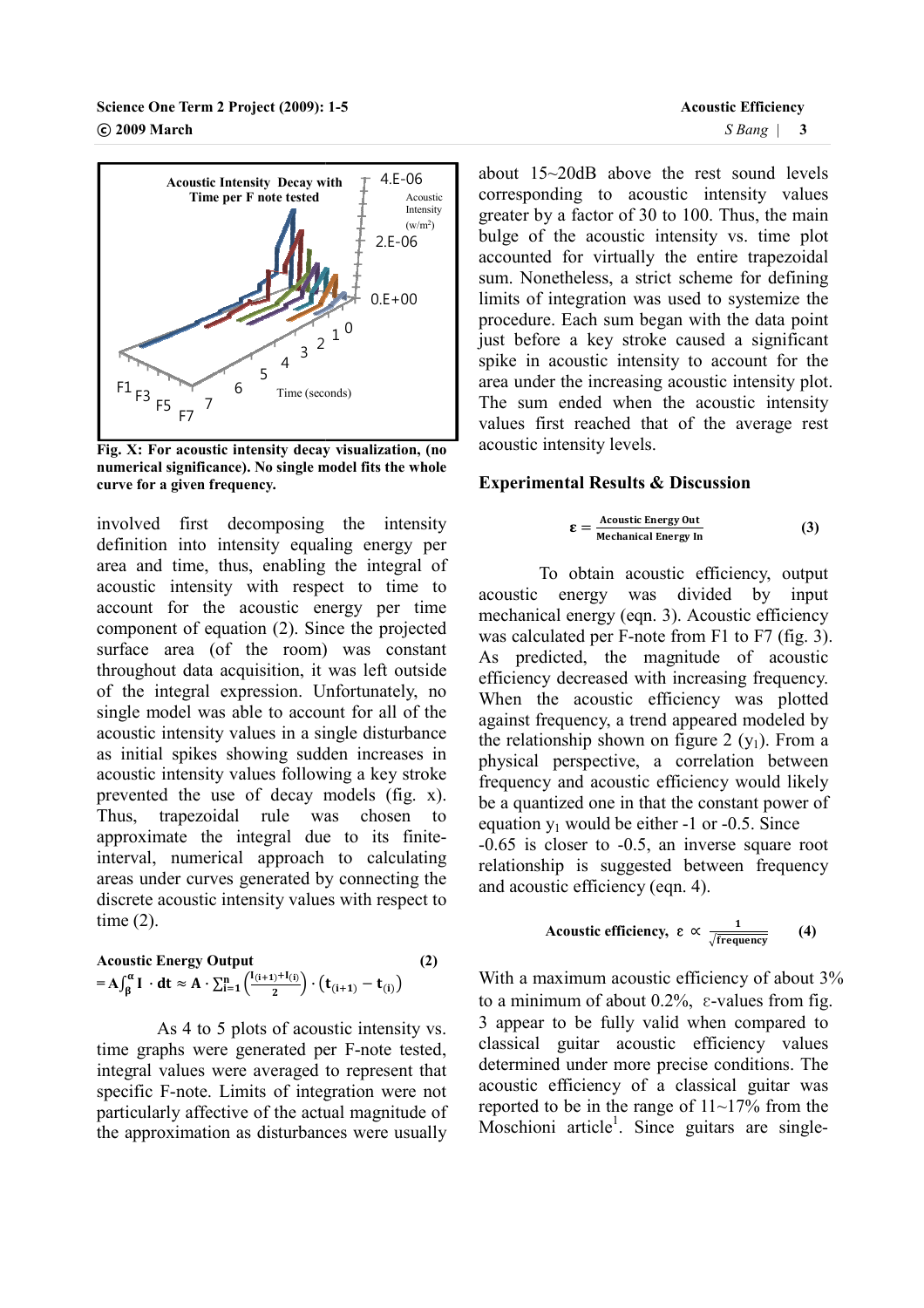### **Science One Term 2 Project (2009): 1-5 Acoustic Efficiency Acoustic Efficiency Acoustic Efficiency** ⓒ **2009 March** *S Bang* | **4**

action, in that sound is produced through direct, manual excitation of the strings without a secondary agent (in pianos, hammers), a lower acoustic efficiency is expected for pianos. Thus, 11% would be the absolute upper-bound for acoustic efficiency in pianos. Since no lower bound (other than zero) could be implied from the experimental data, it would be reasonable to assume that the acoustic efficiency values obtained are within logical bounds.



**Fig. 2: Acoustic efficiency calculated with respect to 1) surface area of the room; 2) inverse square model (4**π **r 2 , r=6m). The region between the two fits is where the true acoustic efficiency value is likely to be found in. Error bars were avoided as the largest uncertainty estimate was around a factor of 3 considering figure 4.** 

| Key<br>Frequency | Efficiency,<br>$\epsilon \left( \text{96}\right)$ | Acoustic | Acoustic<br>Intensity<br>Decay $T$<br>(s)<br>(s)<br>Complete<br>l'ime | Intensity<br>Decay prior<br>beating (s)<br>Acoustic<br>₽<br>Time<br>Constant<br>Initial |
|------------------|---------------------------------------------------|----------|-----------------------------------------------------------------------|-----------------------------------------------------------------------------------------|
| F1,              | 3.16                                              |          | $7.08 \pm 0.3$                                                        | $1.12 \pm 0.3$                                                                          |
| 44Hz             | 2.08                                              |          |                                                                       |                                                                                         |
| F2.              | 2.64                                              |          | $4.23 \pm 0.3$                                                        | $1.06 \pm 0.3$                                                                          |
| 87Hz             | 1.73                                              |          |                                                                       |                                                                                         |
| F3,              | 1.20                                              |          | $3.36 \pm 0.3$                                                        | $0.64 \pm 0.3$                                                                          |
| 176Hz            | 0.79                                              |          |                                                                       |                                                                                         |
| F4.              | 0.69                                              |          | $2.76 \pm 0.3$                                                        | $0.53 \pm 0.3$                                                                          |
| 352Hz            | 0.45                                              |          |                                                                       |                                                                                         |
| F5,              | 0.50                                              |          | $1.59 \pm 0.3$                                                        | $0.24 \pm 0.3$                                                                          |
| 703Hz            | 0.33                                              |          |                                                                       |                                                                                         |
| F6,              | 0.35                                              |          | $0.49 \pm 0.3$                                                        | $0.19 \pm 0.3$                                                                          |
| 1374Hz           | 0.23                                              |          |                                                                       |                                                                                         |

| E7            | 0.16 | $\sim 0.45 \pm 0.3$ | $0.30 \pm 0.3$ |
|---------------|------|---------------------|----------------|
| $2787Hz$ 0.10 |      |                     |                |

**Fig. 3: Each F-key characterized; uncertainty values for column 3 and 4 are total estimates only. Individual standard deviation values were much smaller.** 

 The internal microphone of a net book was originally planned for use in recording acoustic intensity values, but technical problems arose in that the perceived intensities in the computer were extremely small (12dB at rest). Nonetheless, the frequency at which the netbook program took data points allowed for the visualization of each acoustic intensity decay curve. As the curve shapes were repeated for a given note under replicates, it became clear that the netbook uncertainty was in the magnitudes of the acoustic intensity values only. Thus, observing that the decay time for acoustic intensity decreases with increasing frequency (ie, sound dissipates faster), netbook data was used to generate column 3 and 4 in fig. 3. Surprisingly, both plots were proportional to the inverse square root of frequency just as in the acoustic efficiency vs. frequency plot.

#### **Discussion of Uncertainties**



**Fig. 4: "Donut in a room" attempt at explaining the scatterplot.**